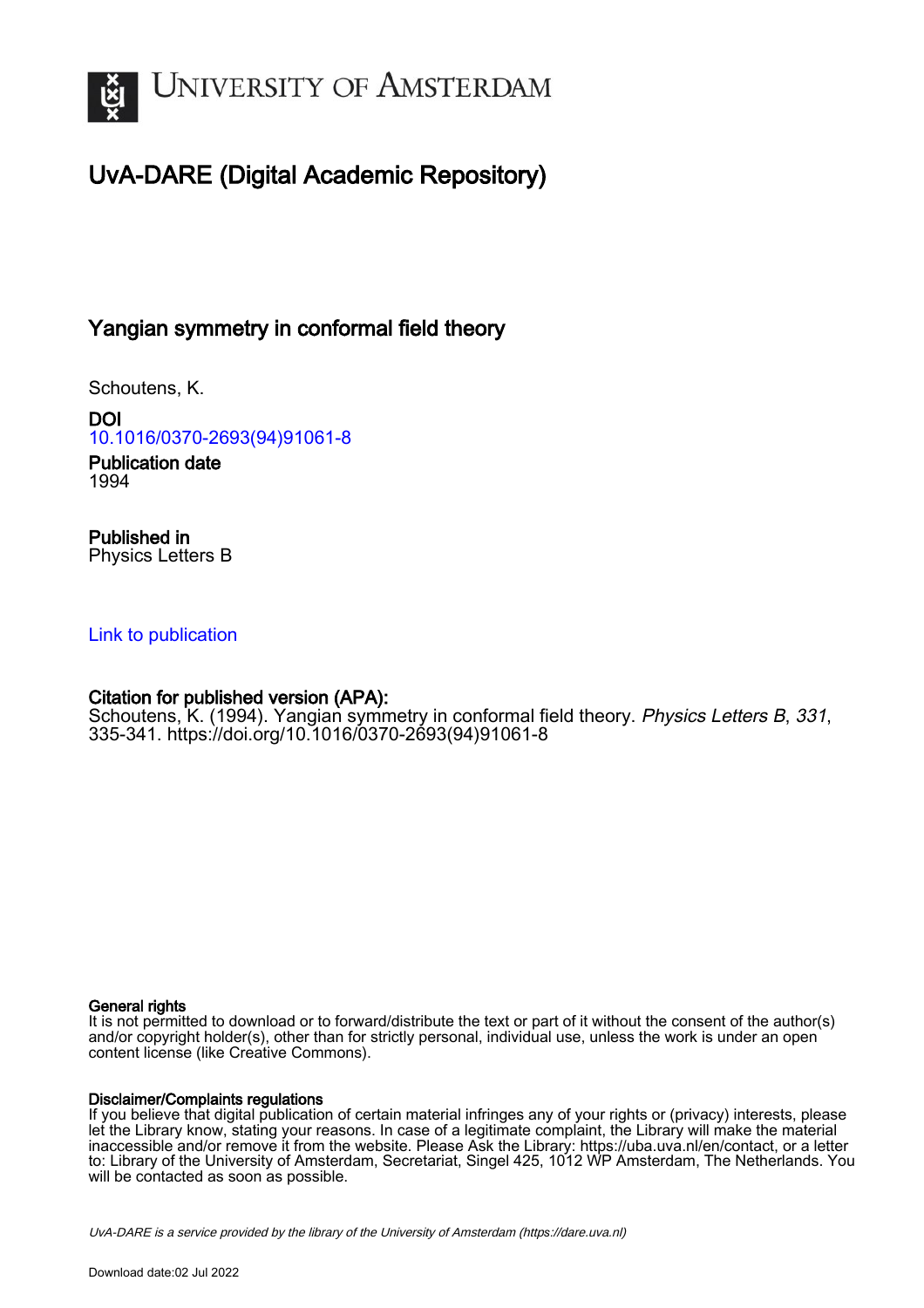

7 July 1994

PHYSICS LETTERS B

Physics Letters B 331 (1994) 335-341

## **Yangian symmetry in conformal field theory**

Kareljan Schoutens

*Joseph Henry Laboratories, Princeton University, Princeton, NJ 08544, USA* 

Received 4 February 1994 Editor: M. Dine

#### **Abstract**

We show that the *SU(N)*, level-1 Wess-Zumino-Witten conformal field theory provides a natural realization of the Yangian  $Y(sl_N)$  for  $N > 3$ . We also construct a hamiltonian  $H_2$  which commutes with the Yangian generators and study its spectrum. Our results, which generalize work by Haldane et al. [ 1 ], provide the field theory extension of the algebraic structure of the  $SU(N)$  Haldane-Shastry spin chains with  $1/r^2$  exchange.

#### **1. Introduction**

In the early days of the Wess-Zumino-Witten (WZW) conformal field theory, Polyakov and Wiegmann [2] obtained a number of non-trivial results by applying the Bethe Ansatz method to these theories. Since that time, methods based on conformal invariance have taken over, and have led to a detailed understanding of these conformal field theories. However, for certain applications, especially those where a WZW model arises as an effective description of a many body problem in condensed matter physics, it would be desirable to have an alternative approach to these theories, where by 'alternative' we mean an approach that does not rely directly on the representation theory of the Virasoro algebra or on the associated free field realizations. Recently, Haldane et al.  $[1]$  proposed such a new approach to the  $SU(2)$ , level-1 WZW model. The underlying physical picture is that of an ideal gas of 'spinons', which obey fractional statistics. The method of [ 1 ] relies on the *Yangian symmetry* in the SU(2), level-1 WZW conformal field theory, and we therefore expect that a rather close connection with the Bethe Ansatz work of [2] should exist.

We believe that it would be of definite interest to investigate whether this new approach can be extended to more general conformal field theories. As a first step in this direction, we shall in this Letter present the generalization of the field theory results of [ 1 ] to the  $SU(N)$ , level-1 WZW model for  $N \geq 3$ .

#### **2. Yangian symmetry**

The Yangian  $Y(g)$  associated to a Lie algebra g is a Hopf algebra that is neither commutative nor cocommutative, and as such it can be viewed as a non-trivial example of a quantum group [ 3]. Its history goes back to the general formalism of the Quantum Inverse Scattering Method (see [4] for an introduction). Indeed, the object  $Y(g)$  is directly related to certain rational solutions of the Quantum Yang Baxter Equation, the simplest of which was first obtained by Yang [ 5 ]. In this Letter we focus on the case  $g = s l_N$ .

We write the lowest generators of  $Y(sl_N)$  as  $Q_0^a$ and  $Q_1^a$ ; higher generators can be obtained by taking

#### 0370-2693/94/\$07.00 (c) 1994 Elsevier Science B.V. All rights reserved *SSDI0370-2693(94)00598-2*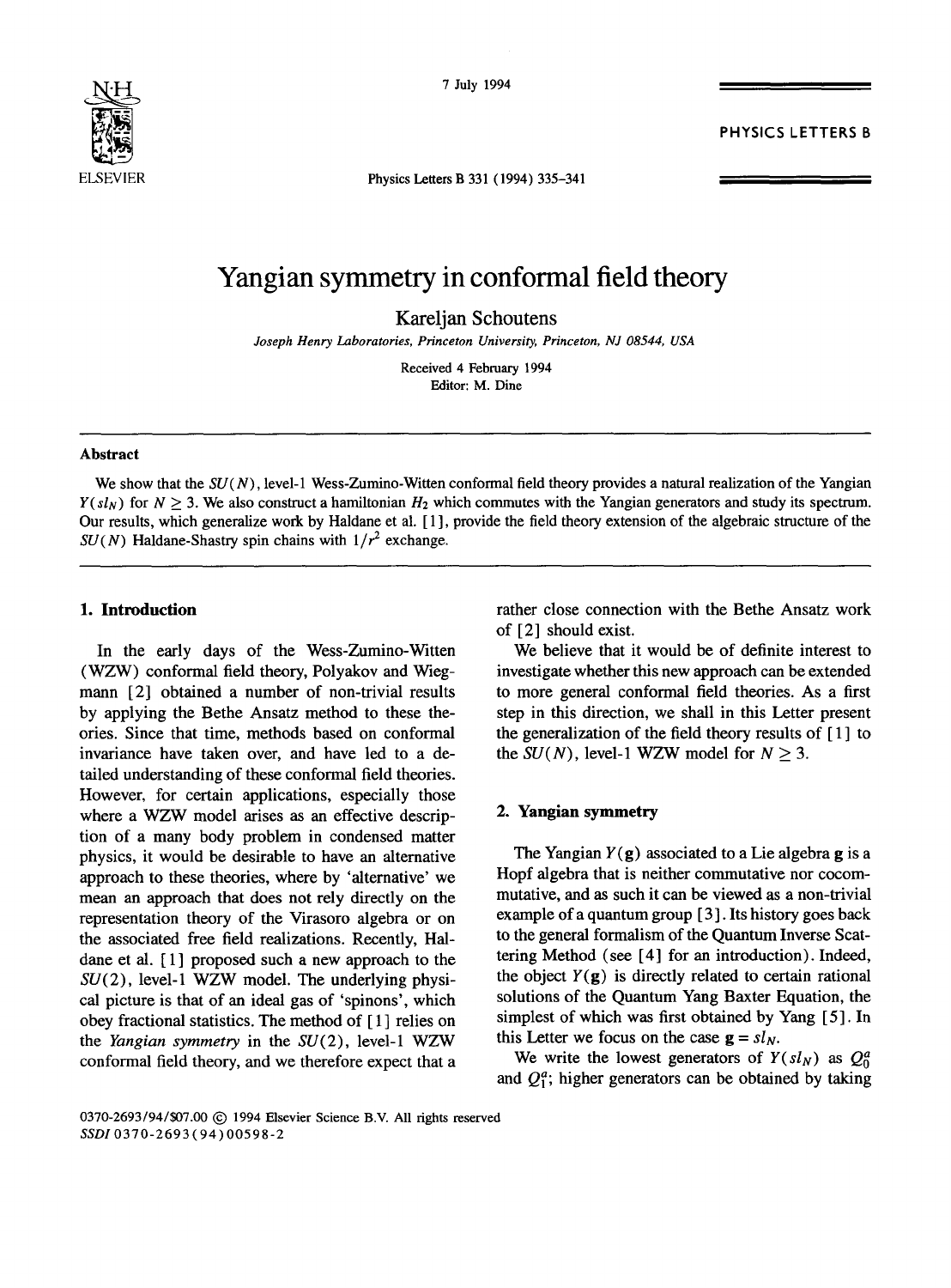successive commutators with the generators  $Q_1^a$ . The defining relations of the algebra  $Y(sl_N)$  can be written as follows [ 3 ]

 $(Y1)$   $[Q_0^a, Q_0^b] = f^{abc}Q_0^c$ ,  $(Y2)$   $[Q_0^a, Q_1^b] = f^{abc} Q_1^c$ , (Y3)  $[Q_1^a, [Q_1^b, Q_0^c]] + (cyclic \text{ in } a, b, c)$  $= A^{abc,def} \{Q_0^d, Q_0^e, Q_0^f\}$ ,  $(Y4)$   $[I[Q_1^a, Q_1^b], [Q_0^c, Q_1^d]$  $+ [[Q_1^c, Q_1^d], [Q_0^a, Q_1^b]]$  $= (A^{abp,qrs} f^{cdp} + A^{cdp,qrs} f^{abp}) \{Q_0^q, Q_0^r, Q_1^s\},$ 

where  $A^{abp,def} = \frac{1}{4} f^{adp} f^{beq} f^{cfr} f^{pqr}$  and the curly brackets denote a completely symmetrized product. The  $SU(N)$  structure constants  $f^{abc}$  have been normalized as

$$
f^{abc} f^{dbc} = -2N \delta^{ad} . \qquad (1)
$$

The following comultiplications may be used to define the action of the Yangian generators on a tensor product of states

$$
\Delta_{\pm}(Q_0^a) = Q_0^a \otimes 1 + 1 \otimes Q_0^a ,
$$
  
\n
$$
\Delta_{\pm}(Q_1^a) = Q_1^a \otimes 1 + 1 \otimes Q_1^a \pm \frac{1}{2} f^{abc} Q_0^b \otimes Q_0^c .
$$
 (2)

The 'terrific' (dixit Drinfel'd [3] ) right hand sides of the relations (Y3) and (Y4) can be derived from the homomorphism property of these comultiplications. For  $g = sl_2$ , the cubic relation (Y3) is superfluous and for all other algebras (Y4) follows from (Y2) and (Y3).

#### **3. Yangian symmetry in Haldane-Shastry spin chains**

In 1988, Haldane [6] and Shastry [7] proposed a class of integrable quantum spin chains that are different from those that can be solved by means of the Bethe Ansatz. A characteristic feature is that the spinspin exchange is not restricted to nearest neighbours. Instead, it has a non-trivial dependence on distance, which, in the simplest case, is of the form  $1/r^2$ . We shall here recall a few aspects of the simplest of these models. We refer the reader to [8] for a recent account of the state of the art in this field.

The hamiltonian  $H_2$  of the  $SU(N)$  Haldane-Shastry chain with  $1/r^2$  exchange acts on a Hilbert space that has N states for each site  $i, i = 1, 2, \ldots, L$ . It has the form

$$
H_2 = \sum_{i \neq j} \left( \frac{z_i z_j}{z_{ij} z_{ji}} \right) (P_{ij} - 1) , \qquad (3)
$$

where  $P_{ij}$  is a permutation operator that exchanges the states at sites *i* and *j*, and  $z_{ij} = z_i - z_j$ . We choose the complex parameters  $\{z_i\}$  as  $z_i = \omega^j$ , with  $\omega =$  $\exp(2\pi i/L)$ , so that the exchange described by (3) is proportional to the inverse-square of the chord distance between the sites. It was found in  $[1]$  that the hamiltonian  $H_2$  commutes with the following operators

$$
Q_0^a = \sum_i J_i^a,
$$
  
\n
$$
Q_1^a = \frac{1}{4} \sum_{i \neq j} \frac{(z_i + z_j)}{z_{ij}} f^{abc} J_i^b J_j^c,
$$
\n(4)

where the  $J_i^a$  are associated to the action of  $SU(N)$  on the  $N$  basis states at site  $i$ . Furthermore, the operators  $Q_0^a$ ,  $Q_1^a$  satisfy the defining relations (Y1)–(Y4) of the Yangian  $Y(sl_N)$ . This remarkable result has been understood to be at the basis of the integrability of these spin chains. Indeed, it appears to be possible [ 1 ] to define mutually commuting integrals of motion  $H_n$ ,  $n \geq 3$ , which commute with the hamiltonian  $H_2$  and with the Yangian generators.

#### **4. Extension to the SU(2), level-1 WZW model**

It was pointed out in  $[1]$  that the algebraic structure of the  $SU(2)$  Haldane-Shastry spin chain has an interesting extension to the case of the  $SU(2)$ , level-1 WZW conformal field theory. The idea is that in the limit  $L \rightarrow \infty$  the sites of the quantum chain become dense on the unit circle and the summation  $\sum_i$  may be replaced by a contour integral  $\oint \frac{dz}{2\pi i}$ . The resulting operators act in the chiral Hilbert space of the  $SU(2)$ , level-1 WZW conformal field theory. This space is a direct sum of two irreducible highest weight modules of the affine Kac-Moody algebra  $A_1^{(1)}$ , which is generated by currents  $J_m^a$  that satisfy

$$
[J_m^a, J_n^b] = \delta^{ab} m \delta_{m+n} + f^{abc} J_{m+n}^c \tag{5}
$$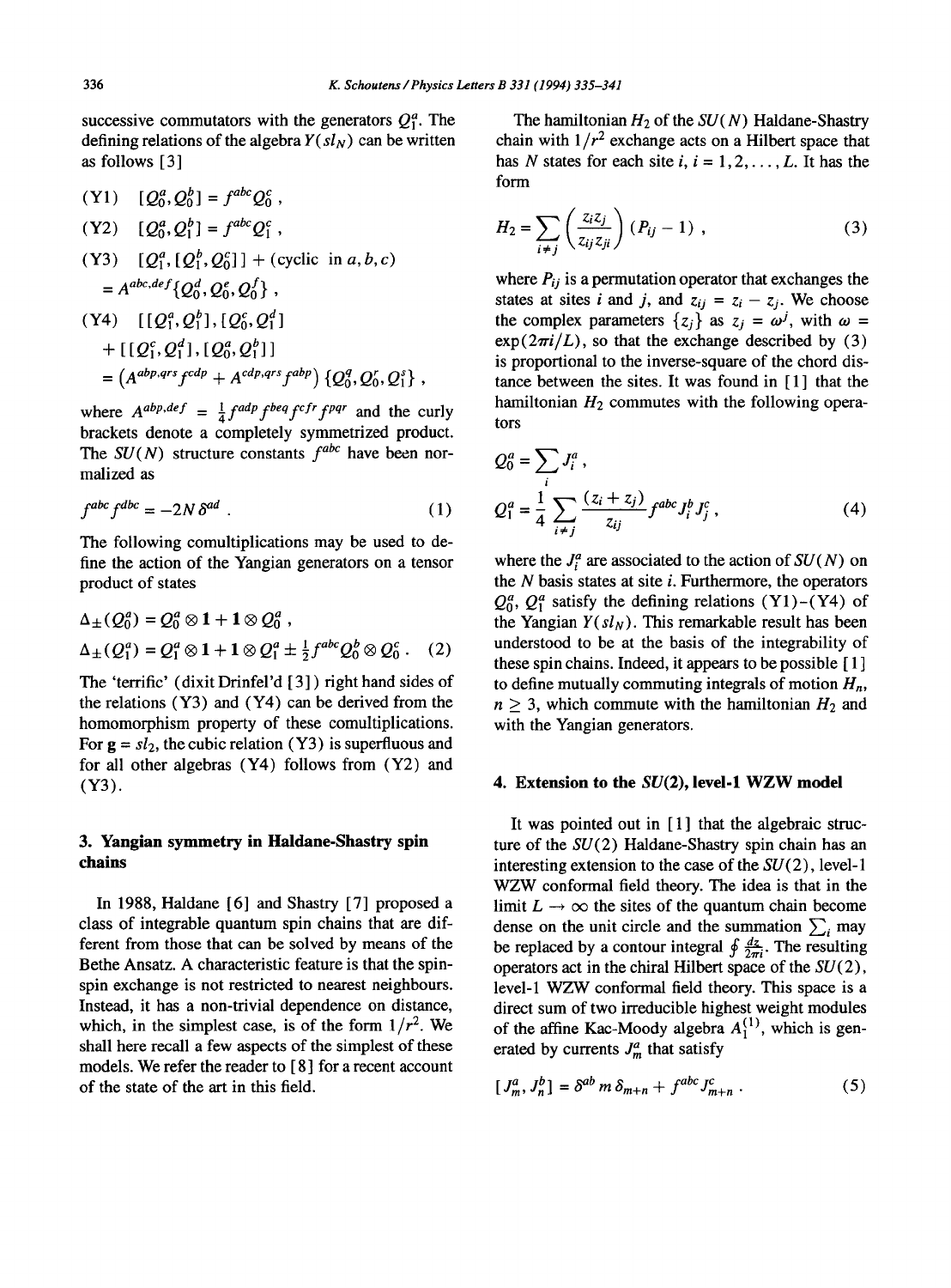In the continuum limit, operator products are assumed to be radially ordered, so that a double sum  $\sum_{i,j} f(z_i, z_j) J^a(z_i) J^b(z_j)$  (where f is some function of the  $z$ 's) is replaced by the double contour integral  $\oint \frac{dz}{2\pi i} \oint \frac{dw}{2\pi i} f(z, w) J^a(z) J^b(w)$ , where the contours  $\mathcal{O}_z$ ,  $\mathcal{O}_w$  encircle the origin and  $|z| > |w|$ .

This procedure leads to the following expressions for the Yangian generators  $Q_0^a$ ,  $Q_1^a$  and  $H_2$ 

$$
Q_0^a = J_0^a , \quad Q_1^a = \frac{1}{2} f^{abc} \sum_{m>0} J_{-m}^b J_m^c ,
$$
  

$$
H_2 = \sum_{m>0} m J_{-m}^a J_m^a .
$$
 (6)

These operators commute with the zero mode  $L_0$  of the stress-energy tensor, which has the usual Sugawara form  $L_0 = \frac{1}{2(N+1)} \sum_m : J_{-m}^a J_m^a :$ . It is important to notice that  $Q_1^a$  and  $H_2$  are not zero modes of any conformal fields in the theory.

In  $[1]$  the following results for the operators  $(6)$ were conjectured<sup>1</sup>

*(i)*  $Q_0^a$  and  $Q_1^a$  satisfy the generating relations of the Yangian  $Y(sl<sub>2</sub>)$ ,

*(ii)*  $Q_0^a$  and  $Q_1^a$  commute <sup>2</sup> with  $H_2$ , and

*(iii)* the spectrum (eigenvalues and eigenspaces) of the operator  $H_2$  can be obtained by exploiting the representation theory of the algebra  $Y(sl_2)$  [9]. The eigenspaces can be characterized by half-infinite sequences of integer rapidities.

The authors of  $[1]$  noticed that these field theory results do not directly carry over to algebras different from SU(2). However, in the finite *SU(N)* Haldane-Shastry spin chains the Yangian  $Y(sl<sub>N</sub>)$  is realized as an exact symmetry, and this clearly suggests that in *SU(N),* level-1 conformal field theory a structure based on the Yangian  $Y(sl_N)$  should exist. In the remainder of this Letter we shall show that it is indeed possible to modify the expressions (6) for *SU(N)* in such a way that properties similar to *(i)-(iii)* [with  $Y(sl_2)$  replaced by  $Y(sl_N)$ ] can be established. We shall actually prove that the modified operators [ given

below in (7), (8)] satisfy the properties *(i) and (ii),*  and we shall check that, for the first few levels, the spectrum of  $H_2$  is consistent with the 'motif' prescription of [ 1,10].

#### **5. Generalization to**  $SU(N)$ ,  $N > 3$

If one takes the expressions (6) for  $SU(N)$ ,  $N \geq 3$ , one may check that the cubic Serre relation (Y3) of the Yangian and the relation  $[H_2, Q_1^a] = 0$  are violated by terms that can be written as zero-modes of conformal fields. This observation suggests that in the case of  $SU(N)$ ,  $N > 3$ , the expressions (6) should be corrected by extra terms that are themselves zeromodes of conformal fields. (There is clearly room for such terms, which could easily appear if the limiting procedure that carries the finite quantum chain over into the field theory would be carried out with greater care.) One more piece of intuition [11] is that the extra term(s) in  $H_2$  should be such that the degeneracy between conjugate representations [ say, the 10 and the  $\overline{10}$  of  $SU(3)$  ] is lifted, since the expected eigenvalues of  $H_2$  are different on these representations.

With this intuition, we arrived at the following Ansatz for the Yangian generators and the hamiltonian  $H<sub>2</sub>$ 

$$
Q_0^a = J_0^a,
$$
  
\n
$$
Q_1^a = \frac{1}{2} f^{abc} \sum_{m>0} (J_{-m}^b J_m^c) - \frac{N}{2(N+2)} W_0^a,
$$
  
\n
$$
H_2 = \sum_{m>0} (m J_{-m}^a J_m^a) + \frac{N}{(N+1)(N+2)} W_0.
$$
 (7)

These expressions contain the zero modes of the following conformal fields (the brackets denote standard normal ordering, see e.g. [ 12] for conventions)

$$
W^{a}(z) = \frac{1}{2}d^{abc}(J^{b}J^{c})(z),W(z) = \frac{1}{6}d^{abc}(J^{a}(J^{b}J^{c}))(z).
$$
 (8)

The 3-index d-symbol that occurs in these expressions has been chosen to be completely symmetric and traceless and has been normalized according to

$$
d^{abc}d^{dbc} = \frac{2(N^2-4)}{N}\delta^{ad}.
$$
 (9)

Notice that the extra term in  $H_2$  is proportional to the spin-3 generator of the  $W_N$ -algebra of the  $SU(N)$ ,

<sup>&</sup>lt;sup>1</sup> For the algebraic relations  $(i)$  and  $(ii)$  to be valid the action of  $Q_0^a$ ,  $Q_1^a$  and  $H_2$  should be restricted to the *irreducible* highest weight representations of  $A_1^{(1)}$  at level one.

<sup>2</sup> It is easily checked that the relation *(ii)* is also satisfied for level  $k = -2$ ; we have some indications that the irreducible highest weight representations at  $k = -2$  (or, for general *SU(N)*,  $k =$  $-N$ ) also carry a realization of the Yangian.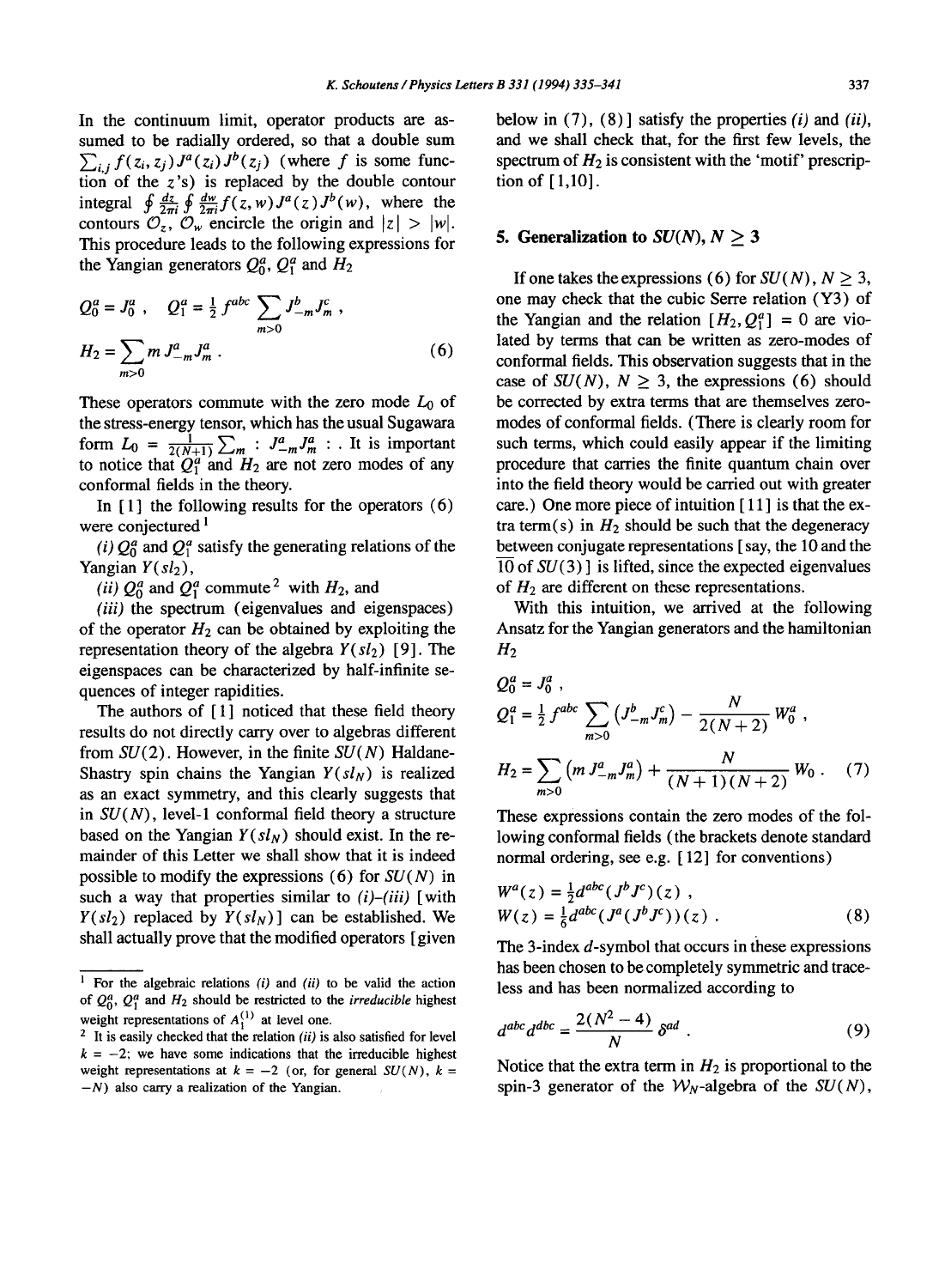level-1 WZW conformal field theory. It is to be expected that the generators of spin  $s \geq 4$  of these algebras will appear as correction terms in the field theory expressions for the higher conserved quantities  $H_n$ ,  $n>3$ .

We now claim that the operators defined in  $(7)$ , (8), when acting on irreducible highest weight representations of  $A_{N-1}^{(1)}$  at level one, satisfy the properties  $(i)$ - $(iii)$  [with  $Y(sl_2)$  replaced by  $Y(sl_N)$ ] listed above, and are thus the appropriate generalizations of the  $SU(2)$  operators given in (6). The actual verification of the algebraic properties *(i)* and *(ii)* is rather involved, and we shall only briefly explain these computations here. After that we will discuss the spectrum of  $H_2$ .

Let us first focus on the defining relations of the Yangian  $Y(sl_N)$ . For  $N \geq 3$  the quartic Serre relation (Y4) actually follows from the other relations and the only non-trivial relation to be checked is the cubic relation (Y3). If we write the left hand side of this relation as

$$
f^{bcd}[Q_1^a, Q_1^d] + (\text{cyclic in } a, b, c) , \qquad (10)
$$

we immediately see that terms in  $[Q_1^a, Q_1^d]$  that are of the form  $f^{ade}X^e$  do not contribute. We may thus compute modulo such terms. Using only the first terms in  $Q_1^d$  and  $Q_1^d$ , this gives the following contribution to  $[Q_1^a, Q_1^d]$ 

$$
\frac{1}{24} \left( f^{abc} f^{ceg} f^{def} - f^{dbc} f^{ceg} f^{aef} \right) \times \left\{ \left( J^b (J^f J^g) \right)_0 - \left( J_0^g J_0^f J_0^b \right) \right\} . \tag{11}
$$

The cross terms involving the first and the second terms in  $Q_1$  do not contribute; using the second term twice we find a contribution

$$
\left(\frac{N}{2(N+2)}\right)^2 \{(d^{abc}d^{def}f^{ceg} - d^{dbc}d^{aef}f^{ceg})
$$
  
×  $(J^b(J^fJ^g + J^gJ^f))_0$   
+  $(N+2) d^{abc}d^{dfc}(\partial J^bJ^f - \partial J^fJ^b)_0\}$ . (12)

It is easily checked that the term cubic in  $J_0$  in (11) precisely leads to the desired right hand side of (Y3). We should thus prove that the sum of the remaining terms, when evaluated modulo terms of the form  $f^{ade}X^e$ , vanishes. In order to proceed we recall that on the Hilbert space of the *SU(N),* level-1 WZW model the following identity holds

$$
(J^{a}J^{b})(z) = \frac{1}{2}f^{abc}\partial J^{c}(z) + \frac{1}{N^{2}-1}\delta^{ab}(J^{s}J^{s})(z) + \frac{N}{(N^{2}-4)}d^{abc}W^{c}(z) + \frac{N^{2}}{288(N-2)^{2}}T^{ab,cd}V^{cd}(z) ,
$$
 (13)

where  $W^c$  is as in (8) and  $V^{cd}$  is defined as

$$
V^{cd}(z) = \frac{1}{2} T^{cd,ef} (J^e J^f)(z) . \tag{14}
$$

This identity implies that the symmetric product of the currents  $J^a$  and  $J^b$  decomposes into three terms that transform as a singlet (1), an adjoint representation  $(N<sup>2</sup> - 1)$ , and, for  $N > 4$ , a third representation with Dynkin labels (010...010) and dimension  $\frac{1}{4}(N 3) N<sup>2</sup>(N + 1)$ . The tensor  $T<sup>ab,cd</sup>$  that projects on this representation is given by

$$
T^{ab,cd} = d^{abcd} + \frac{2N(N^2 - 9)}{(N^2 - 1)(N^2 + 1)} [2\delta^{ab}\delta^{cd}
$$
  
–  $(N^2 - 1)(\delta^{ac}\delta^{bd} + \delta^{ad}\delta^{bc})]$   
+  $\frac{2(N - 3)}{N} \left[ \frac{2N}{N^2 - 1} \delta^{ab}\delta^{cd} + N(\delta^{ac}\delta^{bd} + \delta^{ad}\delta^{bc}) + (f^{ace}f^{ebd} + f^{ade}f^{ebc}) \right],$  (15)

where we defined the completely symmetric, traceless 4-index  $d$ -symbol as

$$
d^{abcd} = d^{abe}d^{ecd} + d^{ace}d^{ebd} + d^{ade}d^{ebc}
$$

$$
-\frac{4(N^2-4)}{N(N^2+1)}(\delta^{ab}\delta^{cd} + \delta^{ac}\delta^{bd} + \delta^{ad}\delta^{bc}) . \quad (16)
$$

By using the relation (13) and a variety of contraction identities among the tensors  $f^{abc}$ ,  $d^{abc}$  and  $d^{abcd}$  one can work out the remaining terms in (11) and (12). If one then uses that the following dimension-3 fields are both null,

$$
\Phi_3^{ad}(z) = \left(f^{ahp}d^{pbd} - f^{dhp}d^{pba}\right)\left(J^bW^h\right)(z) + (N+2)\left(\partial J^dJ^a - \partial J^aJ^d\right)(z)
$$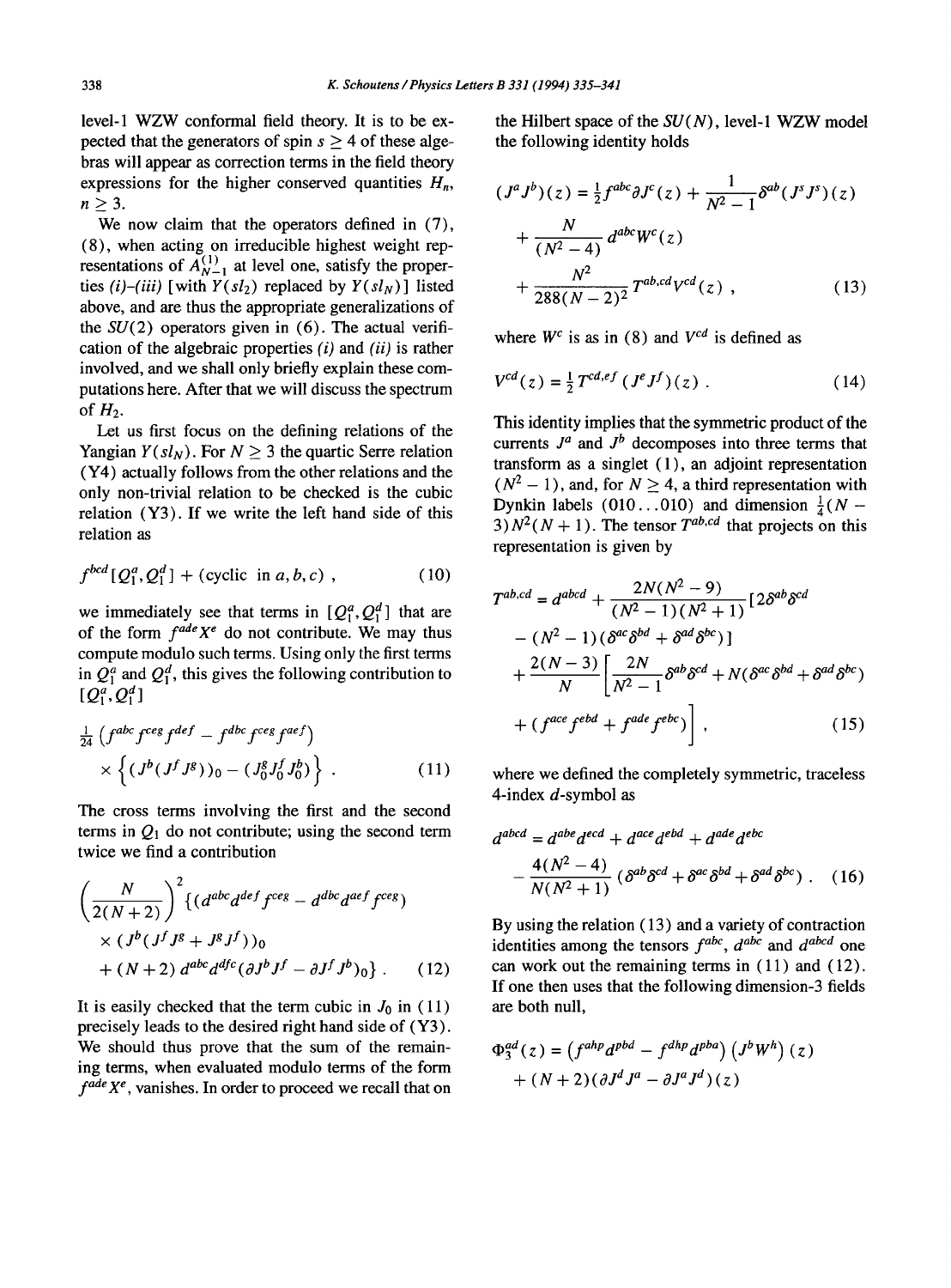$$
\Psi_3^{ad}(z) = \frac{N^2}{288(N-2)^2} \left( f^{abc} T^{cd,pq} - f^{dbc} T^{ca,pq} \right) \left( J^b V^{pq} \right) (z) - \frac{N(N-3)}{N-2} (\partial J^d J^a - \partial J^a J^d)(z) ,
$$
 (17)

one finds that indeed the remaining terms in (11), (12) cancel. This then proves the validity of the cubic Serre relation (Y3) and shows that the generators  $Q_0^a$ ,  $Q_1^a$  indeed generate the Yangian  $Y(sl_N)$ .

The fact that the operator  $H_2$  defined in (7), (8) commutes with the Yangian generators can be established in a similar fashion. With a certain amount of gymnastics, the commutator  $[Q_1^a, H_2]$  can be reduced to the zero mode of the following dimension-4 conformal field

$$
\Xi_4^a(z) = \frac{1}{6} f^{abc} f^{cde} \left( \partial J^b (J^d J^e) - J^b (\partial J^d J^e) \right)(z)
$$
  
+ 
$$
\frac{N^2}{4(N+2)^2} d^{abc} \left[ -\frac{2}{3} (W^b \partial J^c + \partial J^b W^c)(z) \right]
$$
  
+ 
$$
\frac{1}{3} (\partial W^b J^c + J^b \partial W^c)(z)
$$
  
+ 
$$
\frac{1}{24} N(N-2) \partial^3 J^a(z) .
$$
 (18)

A lengthy but straightforward computation shows that this conformal field is actually null, and this then establishes that  $H_2$  commutes with the generators of the Yangian.

#### **6. The spectrum of H2**

The Hilbert space of the *SU(N),* level-1 WZW conformal field theory is a direct sum of  $N$  irreducible highest weight representations of the affine Kac-Moody algebra  $A_{N-1}^{(1)}$ . Each of these 'primary sectors' is graded by the eigenvalue of  $L_0$ . The unitarity of these representations guarantees that they are completely reducible under the action of the Yangian, and that the operator  $H_2$  can be diagonalized. The Yangian generators commute with  $L_0$  so that the  $L_0$ eigenspaces, which are all finite dimensional, decompose into a finite sum of (finite dimensional) representation of the algebra  $Y(sl_N)$ . On each of these,  $H_2$ (and similarly the  $H_n$ ,  $n \geq 3$ ) takes a constant value.

The authors of [ 1 ] proposed a scheme for determining the eigenvalues and eigenspaces of  $H_2$ . Adapted to the present case, it leads to the following prescription. Each eigenspace is characterized by a set  $\{m_1, m_2, \ldots\}$ of distinct integer rapidities  $m_i > 0$ . These sets can be transformed into sequences of 0's and 1's, where a  $0$  (1) indicates the absence (presence) of the integer that corresponds to the position in the sequence. It is required that (i) at most  $(N-1)$  consecutive l's can occur, and (ii) asymptotically the sequence stabilizes on the pattern  $11...11011...11011...$ , which alternates between single 0's and bunches of  $(N - 1)$ l's. There are N possible 'phases' for the tail of a sequence, and these correspond to the  $N$  primary sectors of the *SU(N),* level-1 WZW model.

The rapidity sequences for states that are descendants w.r.t. the affine algebra  $A_{N-1}^{(1)}$  can thus be characterized as finite rearrangements  $\{m_i^0\} \rightarrow \{m_i\}$  of the corresponding primary state sequence. The eigenvalues of  $L_0$  and  $H_2$  are then determined as

$$
L_0 = \frac{1}{2(N+1)} C_2(R) + \sum_i [m_i^0 - m_i],
$$
  
\n
$$
H_2 = \frac{N}{6(N+1)(N+2)} C_3(R) + \sum_i [(m_i^0)^2 - (m_i)^2],
$$
\n(19)

where  $C_2(R)$  and  $C_3(R)$  are the eigenvalues of the Casimir operators  $J_0^a J_0^a$  and  $d^{abc} J_0^a J_0^b J_0^c$  in the  $SU(N)$ representation R carried by the primary state  $\{m_i^0\}$ . It is expected that the eigenvalues of the  $H_n$ ,  $n > 3$  will be given by analogous expressions, which, for  $n \leq$  $(N-1)$ , will involve the eigenvalue of the order- $(n+1)$ 1) Casimir operator of  $SU(N)$  in the representation R.

The paper [1] also describes a procedure to break up a rapidity sequence into a sequence of 'motifs', which can the be used to find an upper bound on the *SU(N)* representation content of the corresponding Yangian multiplet.

We have studied the spectrum of the newly constructed operator  $H_2$  given in (7) and checked that its eigenvalues and eigenspaces are consistent with the above prescription. This once again confirms that the operators (7) are the appropriate field theory extensions of the finite chain expressions. As an illustration, we present the results for the first few levels of the three primary sectors for  $SU(3)$  in Table 1, and the results for the first four levels of the vacuum representation for  $SU(5)$  in Table 2. For general  $N \geq 4$ , the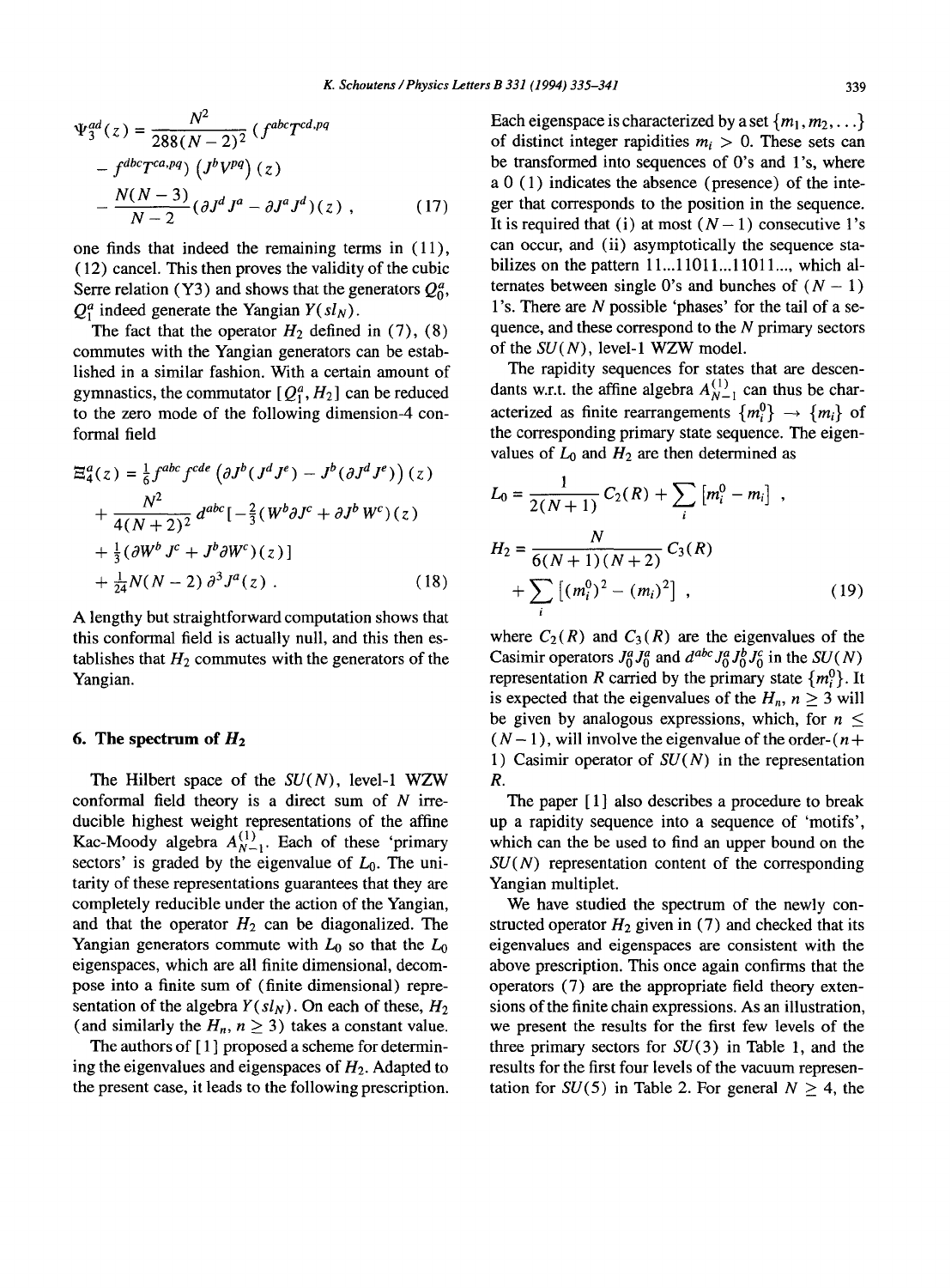| $L_0$                        | H <sub>2</sub>                   | $SU(3)$ irreps                 | ${m_i}$                                                                | 'motifs'                                                     |
|------------------------------|----------------------------------|--------------------------------|------------------------------------------------------------------------|--------------------------------------------------------------|
| $\mathbf 0$                  | $\bf{0}$                         |                                | $\{1, 2, 4, 5, 7, 8, \ldots\}$                                         | (11)(11)                                                     |
| 1                            |                                  | 8                              | $\{2,4,5,7,8,\}$                                                       | $(01)(11)$                                                   |
| $\mathbf{2}$<br>$\mathbf{2}$ | 4<br>8                           | 8<br>$1 + 8$                   | $\{1,4,5,7,8,\}$<br>$\{2,3,5,7,8,\}$                                   | (10)(11)<br>( ) (11)(1)(11)                                  |
| 3<br>3<br>3                  | 5<br>11<br>21                    | 10<br>$1 + 82 + 10$<br>$1 + 8$ | $\{4, 5, 7, 8, \ldots\}$<br>$\{1,3,5,7,8,\}$<br>$\{2,3,5,6,8,\ldots\}$ | (00)(11)<br>(1)(1)(1)(11)<br>$( ) (11) (11) (1) (11) \ldots$ |
|                              | $-\frac{1}{9}$<br>$\frac{26}{9}$ | 3<br>$3+\overline{6}$          | $\{2,3,5,6,\ldots\}$<br>$\{1, 3, 5, 6, \ldots\}$                       | $()$ (11)(1)<br>(1)(1)(11)                                   |
|                              | $\frac{1}{9}$                    | $\overline{3}$                 | $\{1, 3, 4, 6, 7 \ldots\}$                                             | (1)(11)(1)                                                   |
|                              | $\frac{10}{9}$<br>$\frac{46}{9}$ | 6<br>$\overline{3}$            | $\{3,4,6,7,\ldots\}$<br>$\{1, 2, 4, 6, 7 \ldots\}$                     | (0)(11)<br>(11)(1)(11)                                       |

Spectrum of  $H_2$  on the lowest levels of the irrreducible highest weight representations of  $A_2^{(1)}$  in the SU(3), level-1 WZW model

The eigenspaces of  $H_2$  are irreducible representations of the Yangian  $Y(sl_3)$ . The 'motifs', which have been constructed as in [1], encode information on the  $SU(3)$  representation content of the Yangian multiplets, according to  $(11) = 1$ ,  $(1) = \overline{3}$ ,  $(0) = 3$ ,  $(0) = 6$ ,  $(01) = (10) = 8$ ,  $(00) = 10$ , etc.

Table 2

Spectrum of  $H_2$  on the lowest levels of the vacuum representation of  $A_4^{(1)}$  in the SU(5), level-1 WZW model

| L <sub>0</sub> | H <sub>2</sub> | $SU(5)$ irreps      | $\{m_i\}$                                 | 'motifs'                         |
|----------------|----------------|---------------------|-------------------------------------------|----------------------------------|
| 0              | 0              |                     | $\{1, 2, 3, 4, 6, 7, 8, 9, \ldots\}$      | (1111)(1111)                     |
|                |                | 24                  | $\{2, 3, 4, 6, 7, 8, 9, \ldots\}$         | (0111)(1111)                     |
| $\mathbf{2}$   | 4              | $24 + 75$           | $\{1, 3, 4, 6, 7, 8, 9, \ldots\}$         | (1)(11)(1111)                    |
| 2              | 12             | $1 + 24$            | $\{2, 3, 4, 5, 7, 8, 9, \ldots\}$         | $( ) (1111) (111) (1111) \ldots$ |
| 3              |                | 126                 | $\{3, 4, 6, 7, 8, 9, \ldots\}$            | (0011)(1111)                     |
|                | 9              | $24 + 75$           | $\{1, 2, 4, 6, 7, 8, 9, \ldots\}$         | (11)(1)(1111)                    |
|                | 15             | $1 + 24 + 75 + 126$ | $\{1, 3, 4, 5, 7, 8, 9, \ldots\}$         | (1)(111)(111)(1111)              |
|                | 33             | $1 + 24$            | $\{2, 3, 4, 5, 7, 8, 9, 10, 12, \ldots\}$ | $( ) (1111) (1111) (111) \ldots$ |

The 'motifs' are related to  $SU(5)$  representations according to  $(1111) = 1$ ,  $(111) = \overline{5}$ ,  $(11) = \overline{10}$ ,  $(1) = 10$ ,  $( ) = 5$ ,  $(0111) = 24$ ,  $(0011) = 126$ , etc. Note the occurrence of the 'incomplete' multiplets  $(24 + 75)$ , which arise as  $10 \times \overline{10} = 1 + 24 + 75$ , with the singlet dropping out.

eigenvalues of  $H_2$  in the vacuum module are  $H_2 = 1$ for  $L_0 = 1$ ,  $H_2 = 4$ ,  $2N + 2$  for  $L_0 = 2$ ,  $H_2 = 5$ , 9,  $2N + 5$ ,  $6N + 3$  for  $L_0 = 3$ , etc. Notice that the  $SU(5)$  representation content (24+75), which occurs twice in Table 2, cannot be viewed as a free product of  $SU(5)$  representations (in the product  $10 \times \overline{10}$  the singlet drops out). To our knowledge, the systematics of the occurrence of such 'incomplete' multiplets, which have been studied in  $[10]$ , has not been understood completely.

#### **7. Conclusions**

In this Letter we proved that the operators  $Q_0^a$  and  $Q_1^a$  defined in (7), (8) generate the Yangian  $Y(sl_N)$ , and that they commute with the 'hamiltonian'  $H_2$ . We also checked that the conjectures of [1] concerning the spectrum of  $H_2$  are consistent with an explicit evaluation of  $H_2$  on a number of low-lying states in the spectrum of the *SU(N),* level-1 WZW model.

An obvious question is how general the appearance of Yangian symmetry in conformal field theory really